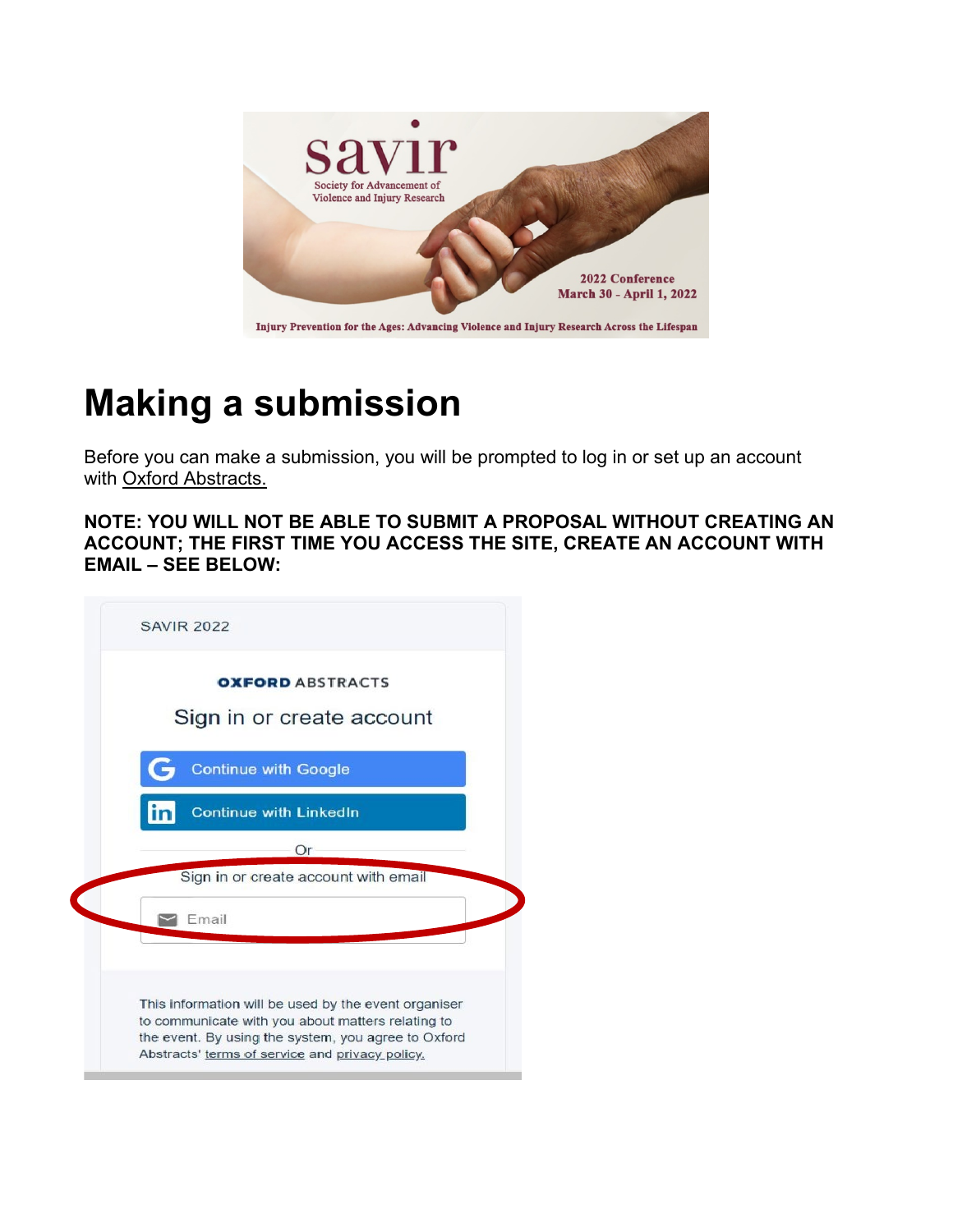Once registered, you can make your submission by completing the fields in the online submission form. Please note that mandatory fields are marked with an asterisk \*

When completing the **Abstract** field, it is easiest to copy and paste straight from a Word document but in all fields that have a formatting toolbar, as above, you can format text, add tables and images as permitted within the toolbar's functions. Hover over each toolbar icon with your mouse to view its function.

Click **Submit** at the bottom of the form when you have completed all relevant fields. You can also save your submission by pressing **Submit** and return to complete it later.

| CHOOSE FILE (.PDF ONLY)                                                               |  |
|---------------------------------------------------------------------------------------|--|
| Please check this box to give us permission to include your file in the secure online |  |
| programme permission question                                                         |  |
|                                                                                       |  |

You will see a pop-up alert if mandatory fields are left incomplete and your submission will be marked as 'incomplete' if these have not been answered, so ensure you return to complete these before the deadline.

## **YOU CAN STILL SUBMIT, BUT YOUR SUBMISSION WILL BE INCOMPLETE AND YOU WILL GET AN EMAIL ABOUT COMPLETING THE SUBMISSION SEPARATE FROM YOUR CONFIRMATION EMAIL.**